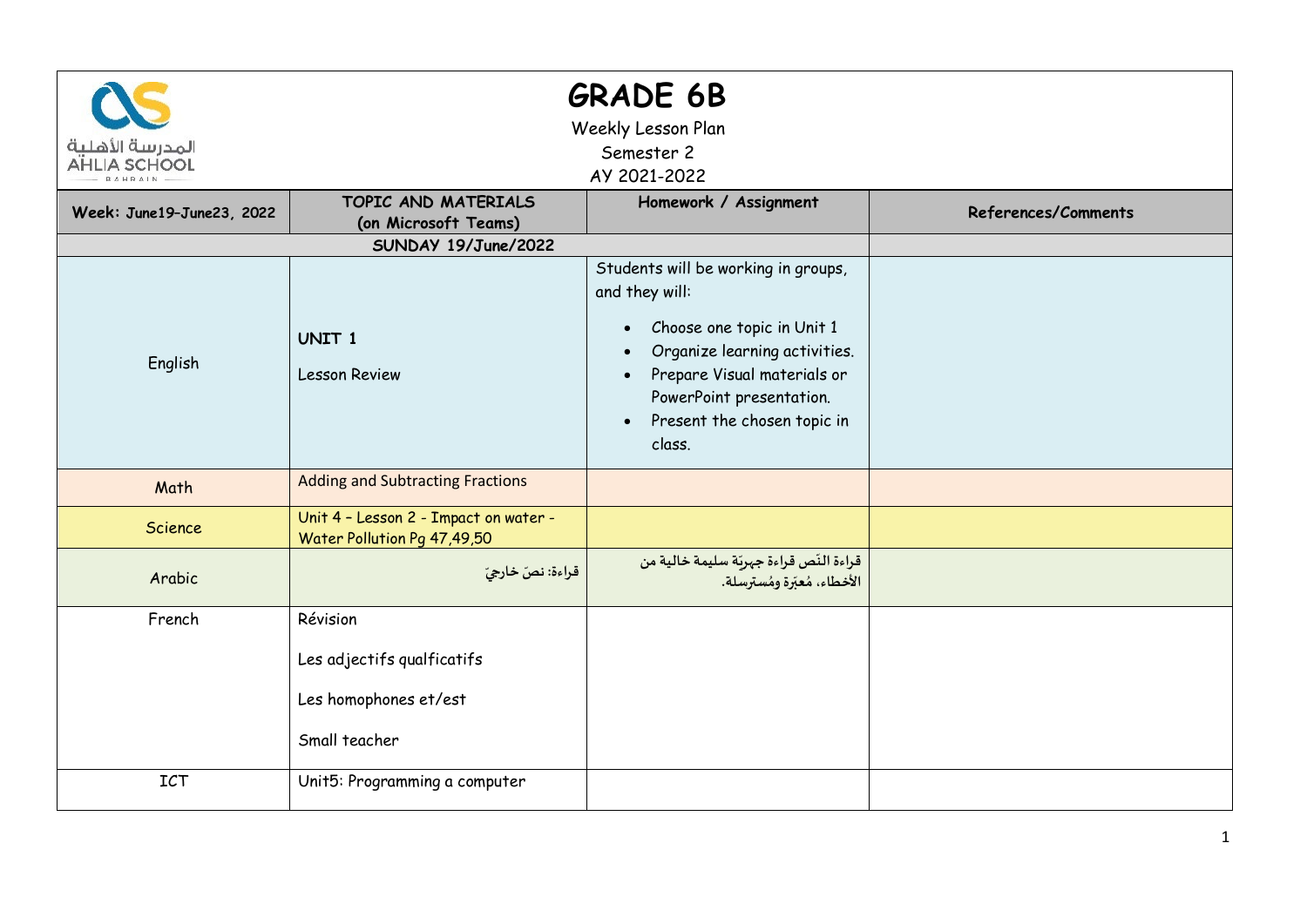|                      | Lesson12: Create a simple calculator                                                                                                                      |                                                                                                                                                                                                                                                    |  |
|----------------------|-----------------------------------------------------------------------------------------------------------------------------------------------------------|----------------------------------------------------------------------------------------------------------------------------------------------------------------------------------------------------------------------------------------------------|--|
|                      | "Enrichment lesson"                                                                                                                                       |                                                                                                                                                                                                                                                    |  |
|                      | MONDAY 20/June/2022                                                                                                                                       |                                                                                                                                                                                                                                                    |  |
| English              | <b>UNIT 2</b><br><b>Lesson Review</b>                                                                                                                     | Students will be working in groups,<br>and they will:<br>Choose one topic in Unit 2<br>$\bullet$<br>Organize learning activities.<br>Prepare Visual materials or<br>PowerPoint presentation.<br>Present the chosen topic in<br>$\bullet$<br>class. |  |
| Math                 | <b>Adding and Subtracting Fractions</b><br>(continuation)                                                                                                 |                                                                                                                                                                                                                                                    |  |
| Science              | Science Investigation- Waves of waste<br>Pg 49, 50                                                                                                        |                                                                                                                                                                                                                                                    |  |
| Arabic               | شرح وتحليل النّص الخارجيّ من خلال:<br>-الكشف عن معاني الكلمات الجديدة.<br>-تعيين الفكرة العامة للنّص المقروء.<br>-تحديد الافكار الرئيسة الواردة في النّص. |                                                                                                                                                                                                                                                    |  |
| Social Studies       | أنشطة تعزيزية                                                                                                                                             |                                                                                                                                                                                                                                                    |  |
| Life Skills          | Classroom clubs                                                                                                                                           |                                                                                                                                                                                                                                                    |  |
| TUESDAY 21/June/2022 |                                                                                                                                                           |                                                                                                                                                                                                                                                    |  |
| English              | UNIT <sub>3</sub><br><b>Lesson Review</b>                                                                                                                 | Students will be working in groups,<br>and they will:<br>Choose one topic in Unit 3<br>$\bullet$                                                                                                                                                   |  |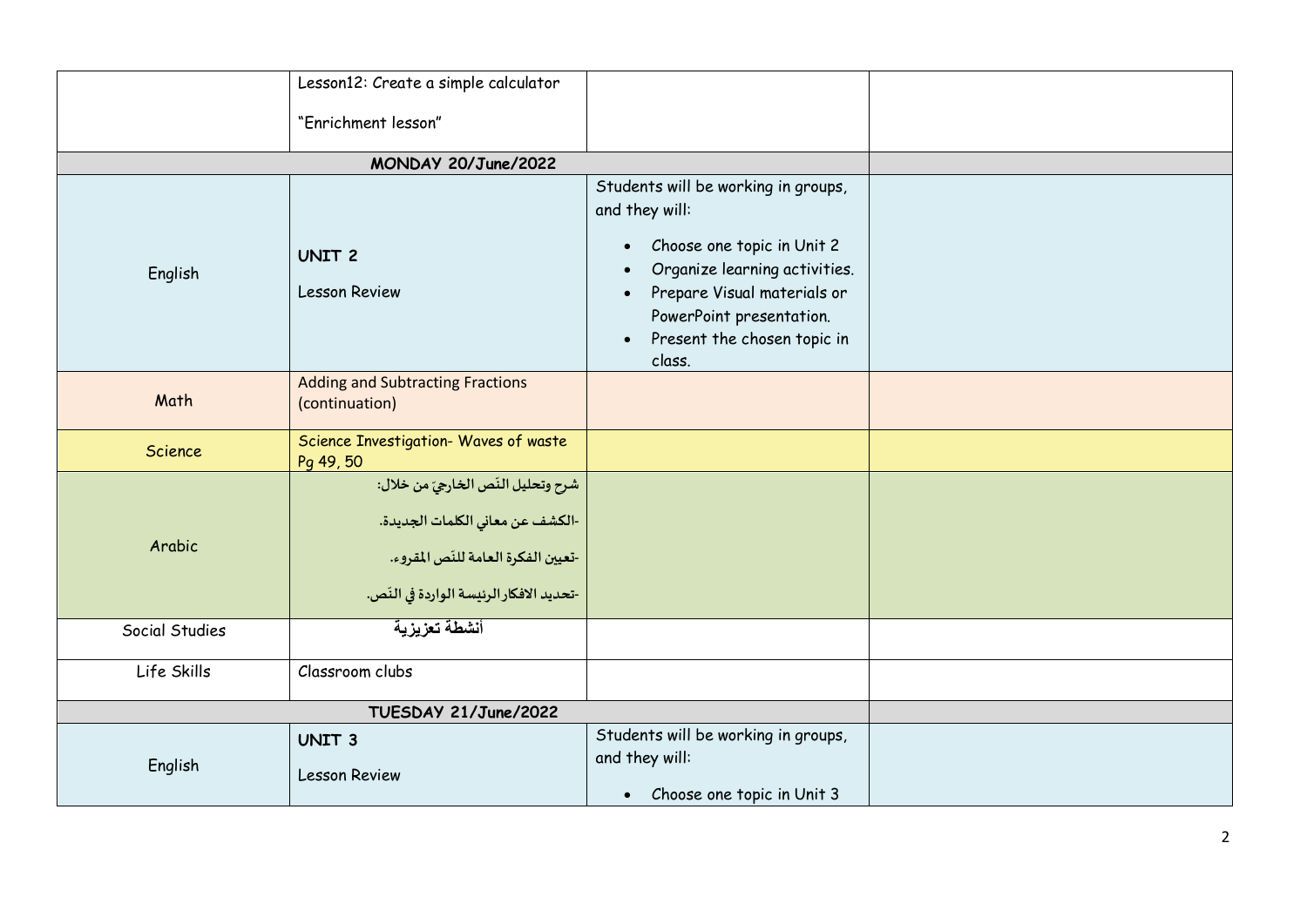|                        |                                                                                                                                                                     | Organize learning activities.<br>$\bullet$<br>Prepare Visual materials or<br>$\bullet$<br>PowerPoint presentation.<br>Present the chosen topic in<br>$\bullet$<br>class.                                                                                           |  |
|------------------------|---------------------------------------------------------------------------------------------------------------------------------------------------------------------|--------------------------------------------------------------------------------------------------------------------------------------------------------------------------------------------------------------------------------------------------------------------|--|
| Math                   | Multiplying and Dividing Fractions                                                                                                                                  |                                                                                                                                                                                                                                                                    |  |
| Science                | Unit 4 - Lesson 2 - Impact on water -<br>Solid waste, Excess sediments, Excess<br>Nutrients-<br>How can we monitor and minimize<br>human impact on water? Pg 53, 55 |                                                                                                                                                                                                                                                                    |  |
| Arabic                 | مراجعة للقواعد النّحوبة المدروسة مُسبقًا.                                                                                                                           |                                                                                                                                                                                                                                                                    |  |
| Social Studies         | أنشطة تعزيزية                                                                                                                                                       |                                                                                                                                                                                                                                                                    |  |
| Art                    | Modify artworks. (Priority for anime<br>lesson).<br>NOTE: please bring all artworks with<br>one black chart.                                                        |                                                                                                                                                                                                                                                                    |  |
| WEDNESDAY 22/June/2022 |                                                                                                                                                                     |                                                                                                                                                                                                                                                                    |  |
| English                | <b>UNIT 4</b><br>Lesson Review                                                                                                                                      | Students will be working in groups,<br>and they will:<br>Choose one topic in Unit 4<br>$\bullet$<br>Organize learning activities.<br>$\bullet$<br>Prepare Visual materials or<br>$\bullet$<br>PowerPoint presentation.<br>Present the chosen topic in<br>$\bullet$ |  |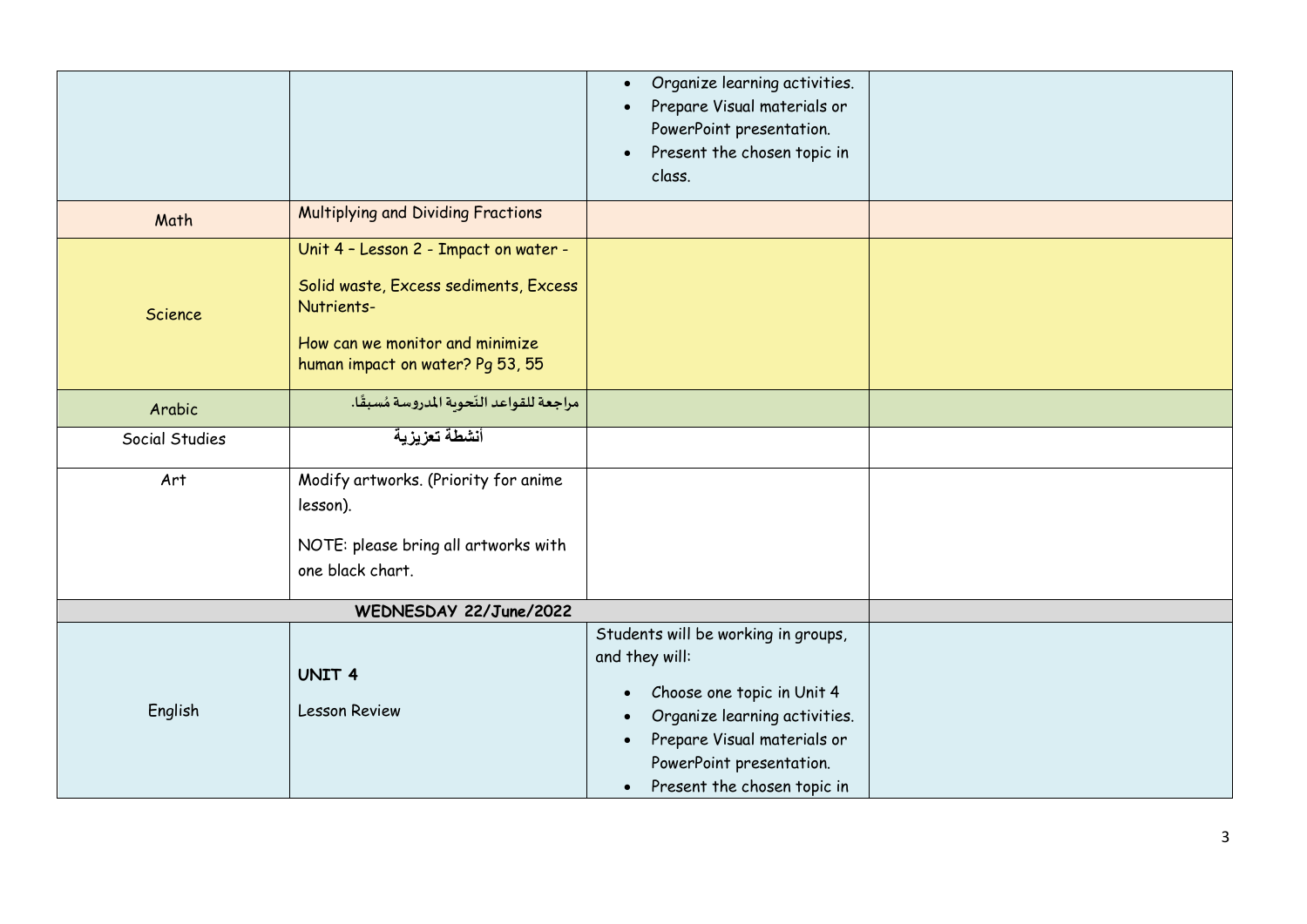|                       |                                                                   | class.                                                                                                                                                                                                                                                          |                                    |
|-----------------------|-------------------------------------------------------------------|-----------------------------------------------------------------------------------------------------------------------------------------------------------------------------------------------------------------------------------------------------------------|------------------------------------|
| Math                  | Finding Percentages of a Quantity<br>(EASIER WAY)                 |                                                                                                                                                                                                                                                                 |                                    |
| Science               | Unit 4 - Lesson 2 - Impact on water -<br>Lesson Review- Pg 56, 57 |                                                                                                                                                                                                                                                                 |                                    |
| Arabic                | مراجعة للقواعد الإملائية المدروسة مُسبقًا.                        |                                                                                                                                                                                                                                                                 |                                    |
| Life Skills           | Classroom clubs                                                   |                                                                                                                                                                                                                                                                 |                                    |
| P. E.                 | Fitness test                                                      |                                                                                                                                                                                                                                                                 |                                    |
| THURSDAY 23/June/2022 |                                                                   |                                                                                                                                                                                                                                                                 |                                    |
| English               | <b>UNIT 5</b><br><b>Lesson Review</b>                             | Students will be working in groups,<br>and they will:<br>Choose one topic in Unit 5<br>$\bullet$<br>Organize learning activities.<br>Prepare Visual materials or<br>$\bullet$<br>PowerPoint presentation.<br>Present the chosen topic in<br>$\bullet$<br>class. |                                    |
| Math                  | Finding Percentages of a Quantity<br>BINGO GAME                   |                                                                                                                                                                                                                                                                 | Dream<br><b>EEPER</b><br>Grean THE |
| Science               | Unit 4 - Lesson 2 - Impact on water -<br>Revision                 |                                                                                                                                                                                                                                                                 |                                    |
| Arabic                | توظيف تقنيات اللعب الرقمي في المُراجعة لفروع                      |                                                                                                                                                                                                                                                                 |                                    |